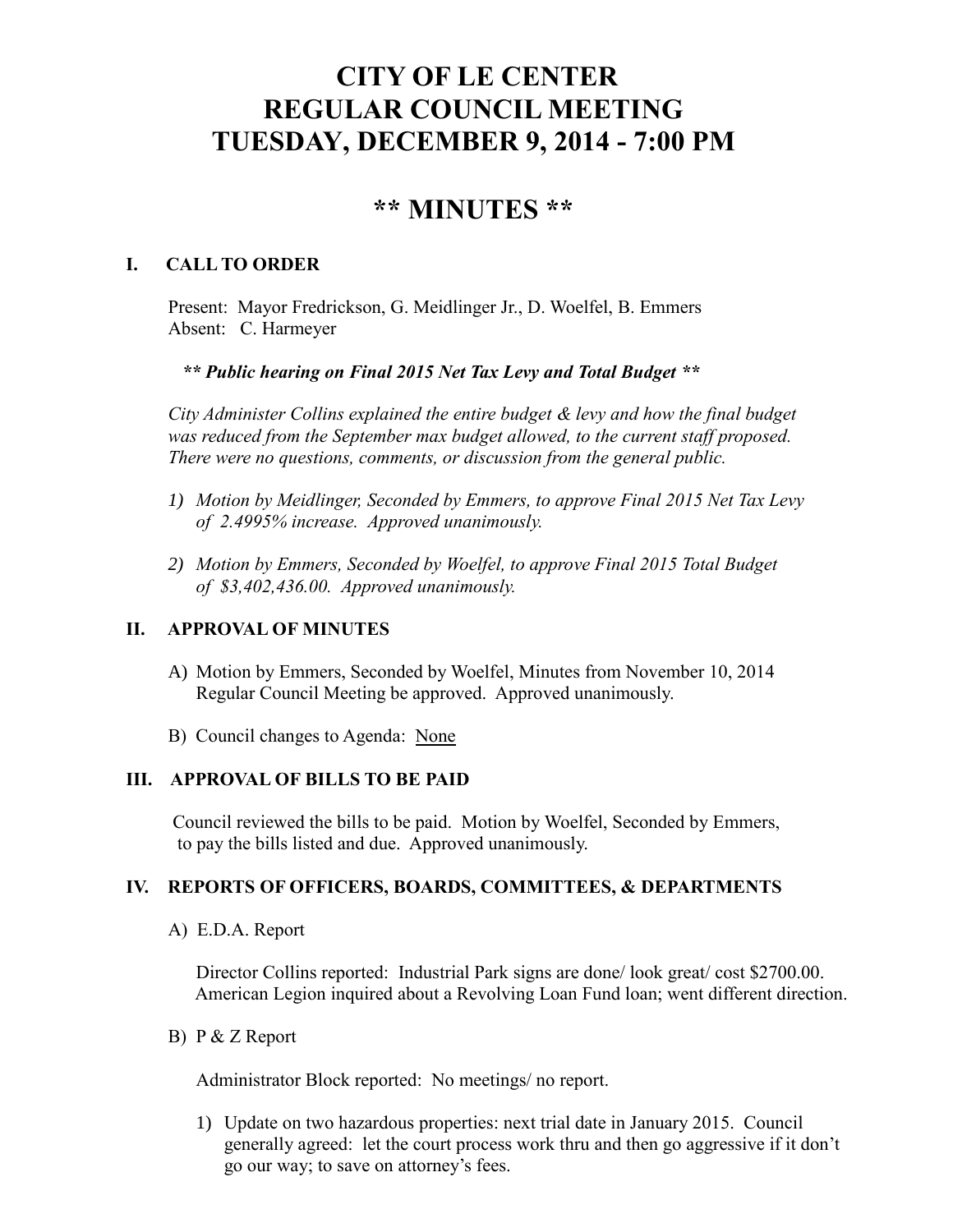C) Municipal Liquor Store

Manager Brad Collins gave the November report: Sales were \$66,648: down \$75 from October, down \$1,000 from Nov. '13. Collins reported: Inventory approx. \$178,000/ YTD Sales \$762,000/ December features: Pfeffer tourney, Big Buck Hunter tourney, & football tailgate party. Councilman requested Inventory sheet in monthly packet.

D) Police Department

Police Chief Pfarr reported on the police activities for month of November: 146 calls  $\omega$ 2,021 miles patrolled/ total calls up 6%, total miles down 4%. Pfarr also reported: Winter parking is the big activity now/ still problems with squad car engine oil system.

- 1) Motion by Emmers, Seconded by Woelfel, to approve the LETG Reporting Agreement and related costs. Approved unanimously.
- 2) Chief Pfarr read the press release: Notice of Level 3 Predatory Offender Community Notification Meeting on December 16<sup>th</sup> at TCU Middle School.
- E) Water, Sewer, Streets, Parks

Public Works Supt. Curt Roemhildt reported:

- Water- Curt & staff did succeed in digging up & shutting off water at South Maple Ave. hazardous house set for demolition. (water-line was leaking)
- Parks- Ice Rink base has been started; freezing the grass and ground.
- Refuse- Announced garbage pick-up days on Wednesdays for Christmas Eve and New Year's Eve holidays.
	- 1) Roemhildt explained the amendment needed for the Wellhead Protection Plan, the map, private wells, low risk, drinking water supply. Motion by Meidlinger, Seconded by Emmers, to approve the amendment to City Wellhead Protection Plan, Part 1. Approved unanimously.
- F) Bolton & Menk Engineering- Engineer Hawbaker answered a few council questions.

#### **V. PUBLIC FORUM**

There were no comments, questions, or statements from the general public.

#### **VI. OLD BUSINESS**

A) Ecumen/ Second Century Project: Motion by Emmers, Seconded by Meidlinger, to adopt **Resolution No. 2014G**, thereby granting host approval to the issuance of the new refunding bonds. Approved unanimously.